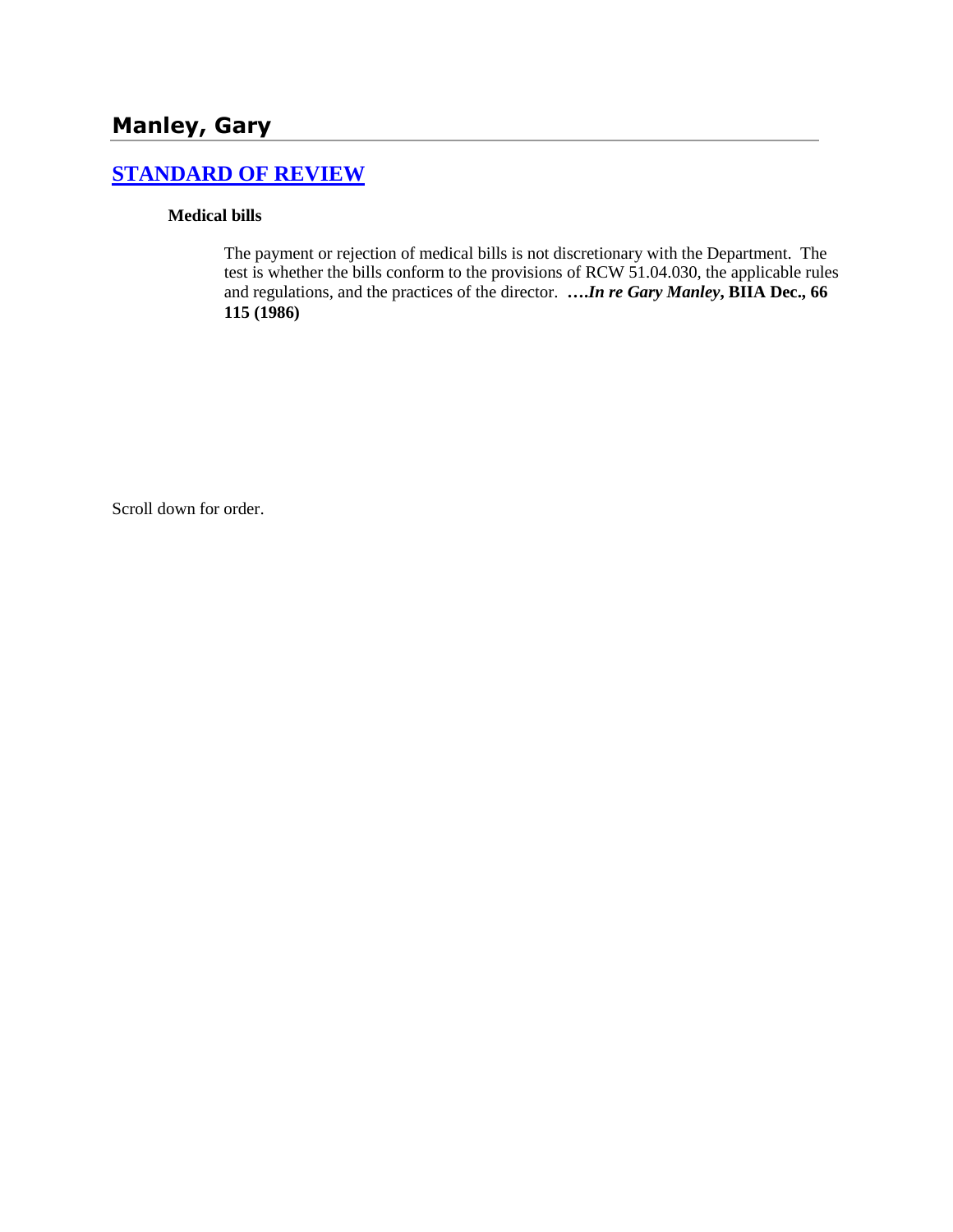### **BEFORE THE BOARD OF INDUSTRIAL INSURANCE APPEALS STATE OF WASHINGTON**

**)**

**IN RE: GARY J. MANLEY ) DOCKET NO. 66,115**

**CLAIM NO. H-685270 ) DECISION AND ORDER**

APPEARANCES:

Petitioner, William R. Halliday, M.D., Pro Se

Claimant, Gary J. Manley, by Jerald D. Pearson, per Jerald D. Pearson and Adeline J. Crinks, Legal Assistant

Employer, Skills, Inc., None

Department of Labor and Industries, by The Attorney General, per John Wasberg and William R. Strange, Assistants

This is an appeal filed by the petitioner on October 19, 1983 from a decision of the Department of Labor and Industries dated September 1, 1983 which denied him payment for a review of records at Buckner Center and a review of microfiche on May 17, 1983 and for commercial printouts from microfiche on May 31, 1983, for the reason that there is "no provision for these services". **REVERSED AND REMANDED**.

## **DECISION**

Pursuant to RCW 51.52.104 and RCW 51.52.106, this matter is before the Board for review and decision on a timely Petition for Review filed by the petitioner to a Proposed Decision and Order issued on December 5, 1985 in which the decision of the Department dated September 1, 1983 was reversed, and the matter remanded to the Department of Labor and Industries to evaluate petitioner's request for compensation for the May 17, 1983 records review and microfiche review as well as readjustment for the May 31, 1983 commercial printout of claimant's microfiche.

The Board has reviewed the evidentiary rulings in the record of proceedings and finds that no prejudicial error was committed and said rulings are hereby affirmed.

The issue presented by this appeal and the evidence presented by the parties are adequately set forth in the Proposed Decision and Order. The result reached by the Proposed Decision and Order is correct. We have granted review to clarify possible confusion on the legal question of whether payment or rejection of medical bills is "discretionary" with the Department. The petitioner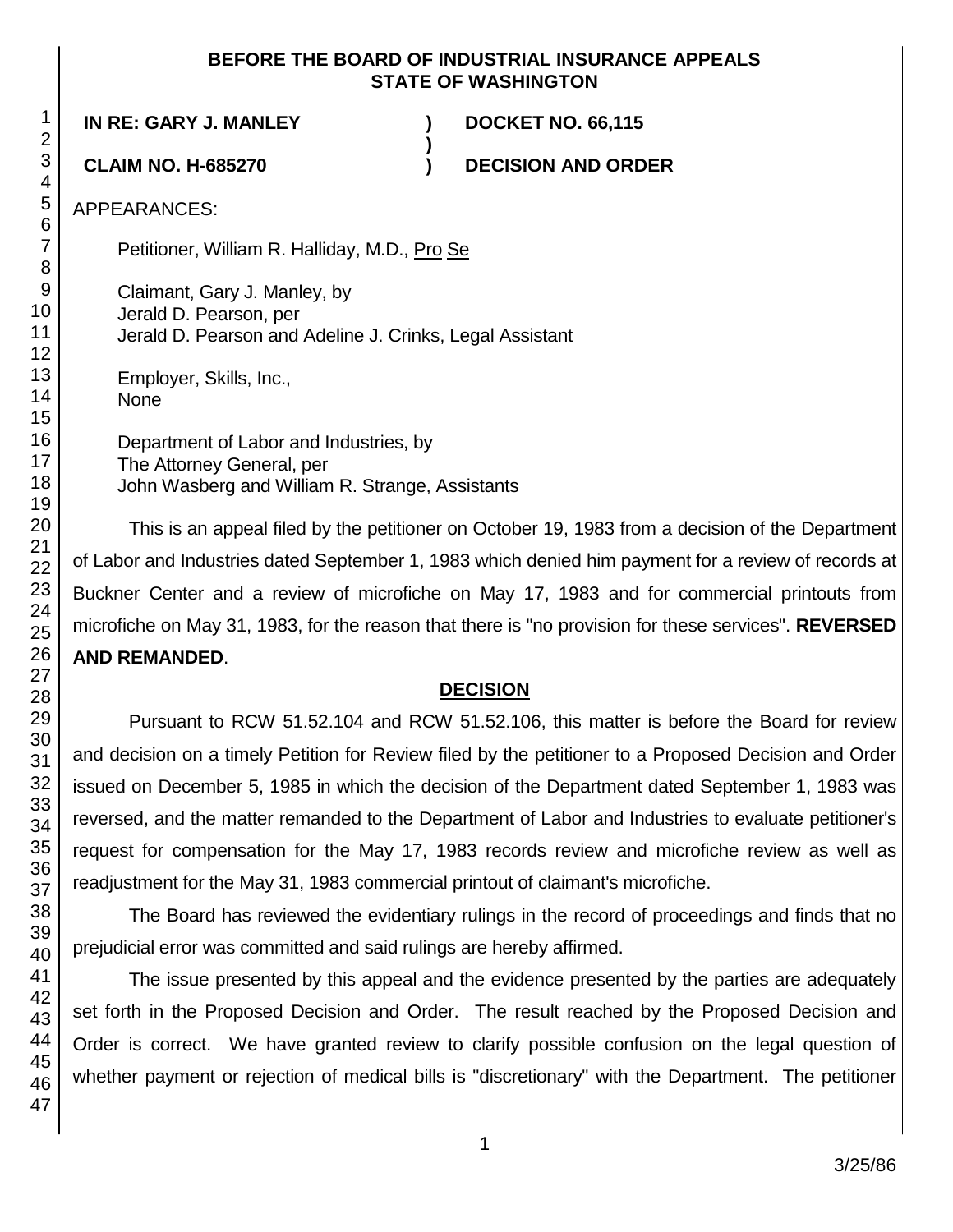challenges the statements in the Proposed Decision and Order that "the Department has discretion to determine what if anything it will pay for a BR procedure" and that "the Department failed to exercise its discretion by not evaluating petitioner's request for payment for services he provided claimant on May 17, and May 31, 1983." (Emphasis added) According to the petitioner, the payment or rejection of medical bills is not discretionary with the Department. We are constrained to agree.

The confusion apparently arises because of the term "may reject" contained in RCW 51.04.030. While RCW 51.04.030 uses the language "may reject any bill or item thereof incurred in violation of the principles laid down in this section or the rules and regulations promulgated under it", it also provides that the director "shall approve and pay those bills which conform to the promulgated rules, regulations and practices of the director."

It is a well recognized rule of statutory construction that all parts of a statute should be given meaning if possible and harmonized to effectuate the legislative intent. Tommy P. v. the Board of Commissioners 97 Wn.2d 385,391 (1982). Thus the dual requirements that the director shall pay conforming bills and may reject nonconforming bills must be harmonized.

The word "shall" is mandatory. State v. Jones 32 Wn. App. 359,375 (1982). The director has no choice but to pay those bills which meet the appropriate standards. That is, it is not within the director's "discretion" to reject a conforming bill. The word "may" cannot be interpreted to bestow such discretion; for the rejection of bills cannot be discretionary while the payment of bills is mandatory. The same process must attend either--a careful review of whether the bill conforms to the promulgated rules, regulations and practices of the director or, alternatively, was incurred in violation of the principles laid down in RCW 51.04.030 or the rules and regulations promulgated under it. Thus, in order to harmonize the mandatory term "shall approve and pay" with the language "may reject", the latter must be interpreted not as discretionary but as directory, authorizing the director to reject nonconforming bills.

Our interpretation of RCW 51.04.030 is supported by the realization that certain legal consequences flow from the use of the word "discretion". If a Departmental decision is discretionary, the scope of our review is limited solely to abuse of discretion, not a full-fledged review and a weighing of all evidence on the merits. If rejection of a medical bill were discretionary, the improper rejection of a bill which met the required standards would be reviewable only for abuse of discretion, i.e., it would be essentially non-reviewable.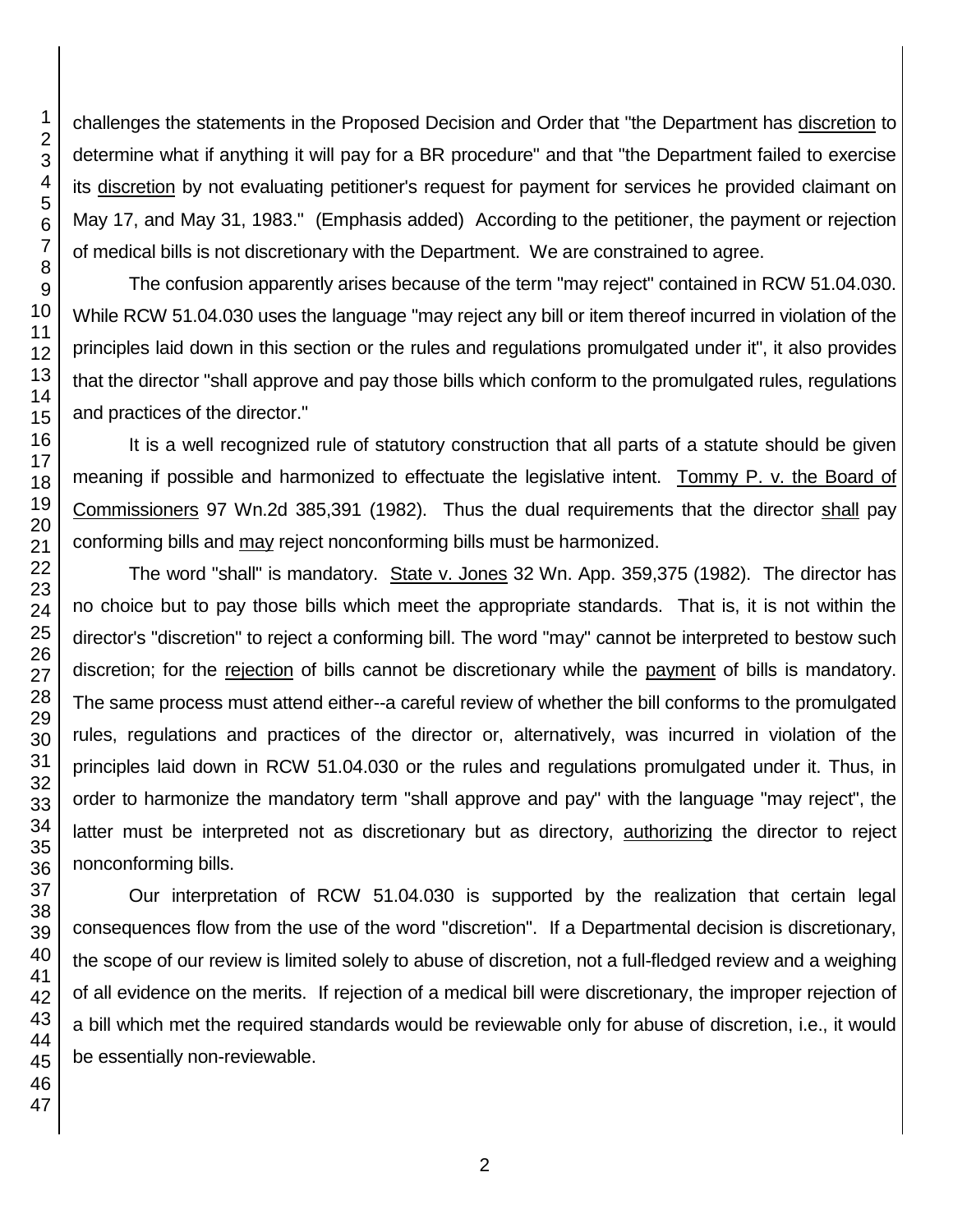Furthermore, in instances under the industrial Insurance Act where the legislature has intended to grant discretion, it has explicitly so stated and has not relied on the causal insertion of the word "may". See RCW 51.32.095 ("sole discretion"); RCW 51.36.010 ("solely in his or her discretion"). RCW 51.04.030 contains no such explicit language. Thus neither the payment nor the rejection of medical bills is a "discretionary", i.e., essentially non-reviewable, matter.

In rejecting Dr. Halliday's bills the Department did not consider whether they conformed to the promulgated rules, regulations and practices of the director or whether they were incurred in violation of the principles laid down in RCW 51.04.030 or the rules and regulations promulgated under it. Instead the Department incorrectly made a threshold determination that there was "no provision" for the payment of bills of this nature and went no further. Code 99199 contained in WAC 296-21-013 exists as a catch-all to cover services which are not explicitly listed in other WAC sections. The mere fact that services billed under code 99199 are "by report" does not mean that the statutory language mandatorily requiring the Department to pay conforming bills is overridden by a Departmental WAC, nor is payment for "by report" services discretionary by virtue of the fact that the Department has chosen not to specifically list them and has considerable flexibility in establishing and changing BR procedures. The same test which applies to bills for specified procedures and services applies to bills for unspecified procedures and services. The Department has been granted a broad authority to set up the medical fee schedule and procedures, and has been given a great deal of flexibility to change applicable procedures. However, once those procedures have been established, the Department must follow its own rules.

The Proposed Decision and Order is correct in reversing the bill rejections here and in remanding for an evaluation of those bills on their merits under RCW 51.04.030 and the applicable WAC's. In considering whether Dr. Halliday's bills should be paid, the Department may consider whether the billed services "re generally provided as an adjunct to common medical services" and whether or not the "circumstances clearly warrant an additional charge over and above the usual charges for the basic services". (See introductory paragraph of WAC 296-21-013). In addition, such questions as the necessity of the services, whether the services are consistent with the customary standard of care, whether the services violate the principles set forth in RCW 51.04.030 and the accompanying WAC's, and whether the costs have already been reimbursed as part of prior fees for diagnosis or treatment, may be addressed.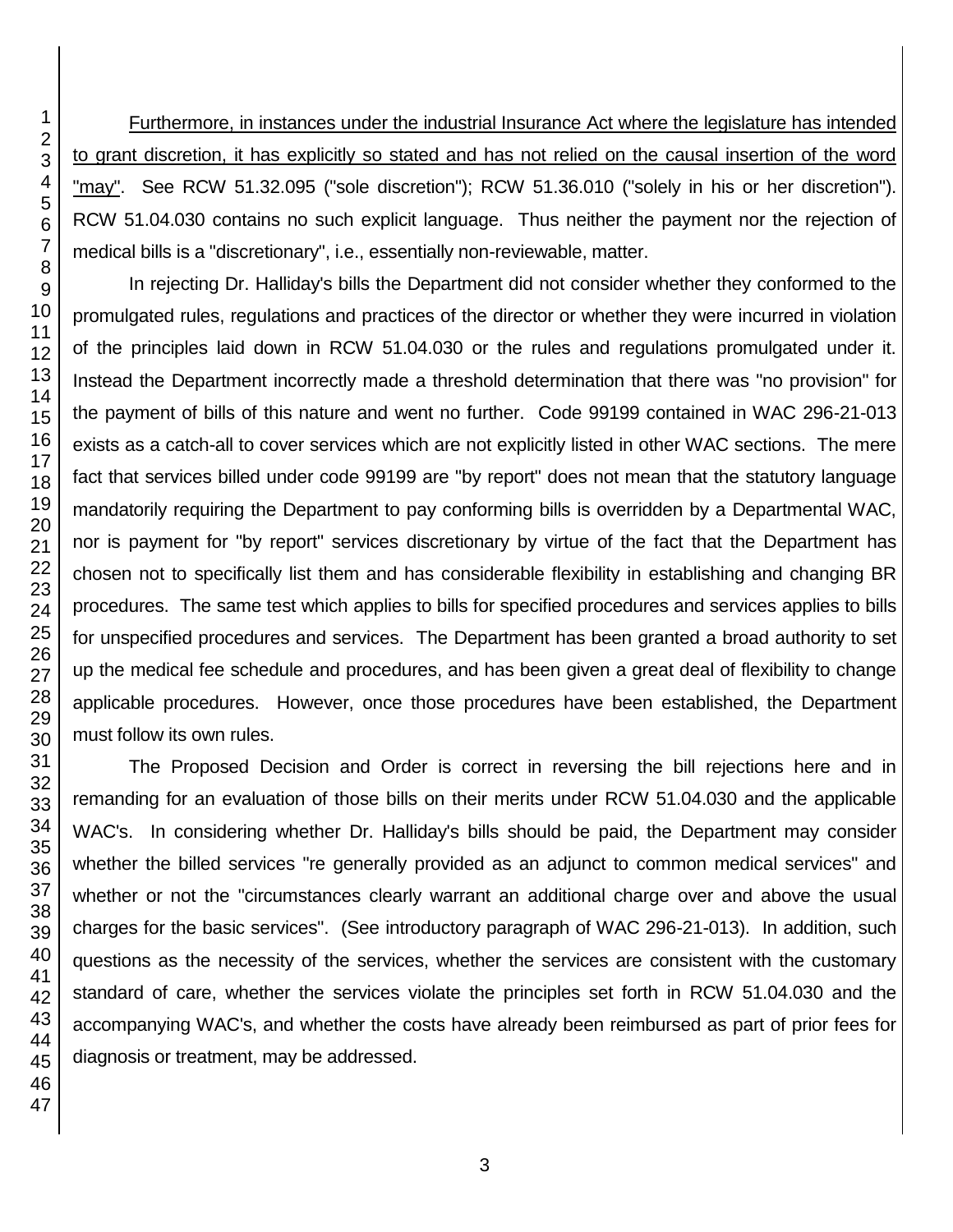After consideration of the Proposed Decision and Order and the Petition for Review filed thereto, and a careful review of the entire record before us, the following findings of fact and conclusions of law are entered:

### **FINDINGS OF FACT**

Proposed Findings Nos. 2 and 3 are adopted. Proposed Findings Nos. 1 and 4 are corrected to read as follows:

1. On April 23, 1980, the Department received an accident report alleging an injury to claimant's back on April 15, 1980, while in the course of his employment with Skills, Inc. On July 29, 1980, the Department entered an order closing the claim with no award for permanent partial disability.

On November 26, 1980, the Department reopened the claim effective October 10, 1980 for authorized treatment and action as indicated. On January 19, 1981, the Department reopened the claim effective September 22, 1980. On March 18, 1981, the Department entered a closing order declaring treatment was no longer necessary and awarding no permanent partial disability.

On November 20, 1981, the Department received an aggravation application dated November 17, 1981. On January 28, 1982, the Department reopened the claim effective November 17, 1981 for authorized treatment and action as indicated. On September 1, 1983 the Department rejected bills from petitioner, Dr. William R. Halliday, for services provided the claimant on May 17, and 31, 1983. On October 19, 1983, the Board of Industrial Insurance Appeals received petitioner's notice of appeal. On November 17, 1983, the Board issued an order granting the appeal, assigning it Docket No. 66,115 and ordering proceedings be held on the issues raised by the appeal.

4. The Department denied payment to petitioner for the May 17 and May 31, 1983 services he provided without evaluating the payment requests on their merits.

## **CONCLUSIONS OF LAW**

Proposed Conclusions Nos. 1 and 2 are adopted. Proposed Conclusion No. 3 is deleted.

Proposed Conclusion No. 4 is deleted, and we enter Conclusion No. 3 as follows:

3. The decision of the Department of Labor and Industries dated September 1, 1983 which denied petitioner payment for a review of records at Buckner Center and a review of microfiche on May 17, 1983 and for commercial printouts from microfiche on May 31, 1983 for the reason that there was "no provision for these services", is reversed and the matter is remanded to the Department with direction to evaluate those bills under code 99199 of WAC 296-21-013, the applicable medical fee WAC's, and

1